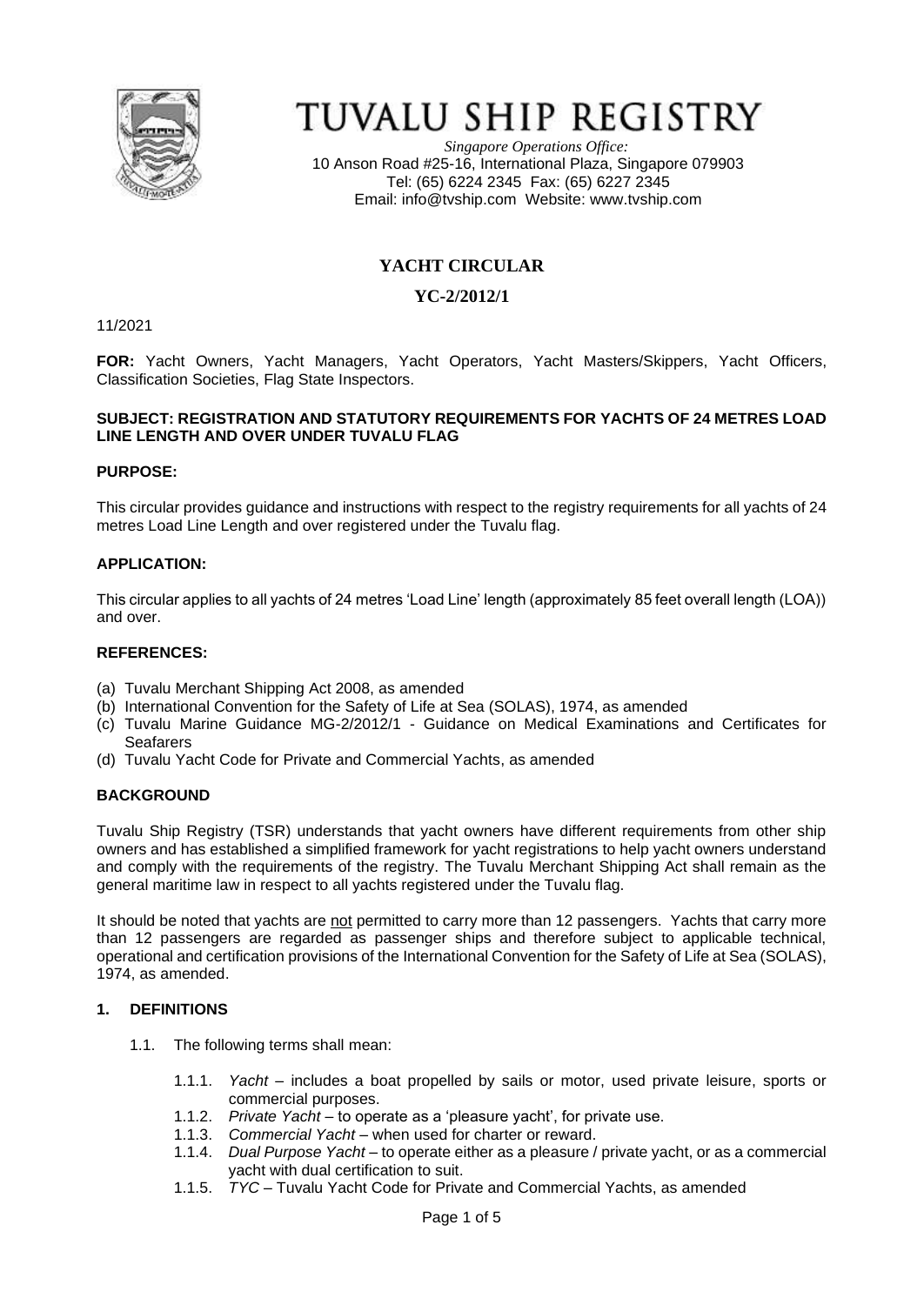- 1.2. *Passengers* shall be defined in accordance to SOLAS Reg I/2 and the TYC.
- 1.3. *Persons* shall include passengers, master / skipper, crew, or anyone employed or engaged in any capacity on board a yacht, as further described in the TYC.

#### **2. OWNERSHIP AND REGISTRY CERTIFICATION**

- 2.1. Any yachts that are seaworthy, well managed, and comply with the requirements of the TYC are eligible to be registered under TSR.
- 2.2. A Yacht may be owned by:
	- 2.2.1. A citizen of Tuvalu;
	- 2.2.2. A legal entity incorporated under the laws of Tuvalu;
	- 2.2.3. A foreign owner; or
	- 2.2.4. A legal entity incorporated under the laws of a foreign country
- 2.3. All yachts on acceptance by TSR will be issued with a Provisional Certificate of Registry for yachts valid for 6 months. Upon conversion to permanent registration status, the yacht will be issued with a Certificate of Registry (Yacht) valid for 12 months or 36 months from the date of issue of the Provisional Certificate.
- 2.4. All yachts will be provided with a Call Sign and a Maritime Mobile Service Identity (MMSI) number.
- 2.5. Every Tuvalu flagged yacht shall have her name marked upon the stern. The Port of Registry "FUNAFUTI" must be marked immediately below the name of the yacht upon the stern.
- 2.6. Please refer to Tuvalu Registry Circular RC-8/2012/1 for registration procedures.

#### **3. USAGE OF YACHT – COMMERCIAL / PRIVATE / DUAL**

- 3.1. During the initial registration of the yacht, the applicant shall declare whether the yacht will be designated for "Private", "Commercial" or "Dual Purpose" use. This declaration shall be made on the application form for Registration of Yachts (Form Y1).
- 3.2. The yacht owner / manager / master / skipper should notify TSR [\(support@tvship.com\)](mailto:support@tvship.com) by email at least 24 hours before any change in the use of the yacht by completing a Declaration of Private/Commercial use (Form Y3) every time the usage of the yacht is changed.
- 3.3. The original Form Y3 is to be kept on board with all changes in the use of the yacht recorded in the Official Log Book with an entry asf:

*"At the Date/Time/Place, [NAME OF YACHT] commenced Private / Commercial / Dual Purpose use and a Declaration has been received and acknowledged by the Yacht Fleet Manager or the Registry."*

3.4. All yachts will need to comply with the requirements of statutory surveys and certification as described in the TYC. Take note that yachts in "Dual Purpose" are required to comply with the requirements for "Commercial Yachts" at all times during navigation, even when in private use.

#### **4. MANNING REQUIREMENTS AND CREW COMPETENCIES**

4.1. It is the responsibility of the yacht owner / manager to ensure that the master / skipper hold the relevant experience and suitable valid qualifications to operate the yacht taking into consideration its type and size, machinery on board, and conditions in which the yacht is usually engaged in. The yacht owner / manager should also ensure that there are sufficient crew on board taking into consideration the type and duration of voyage/excursion being undertaken.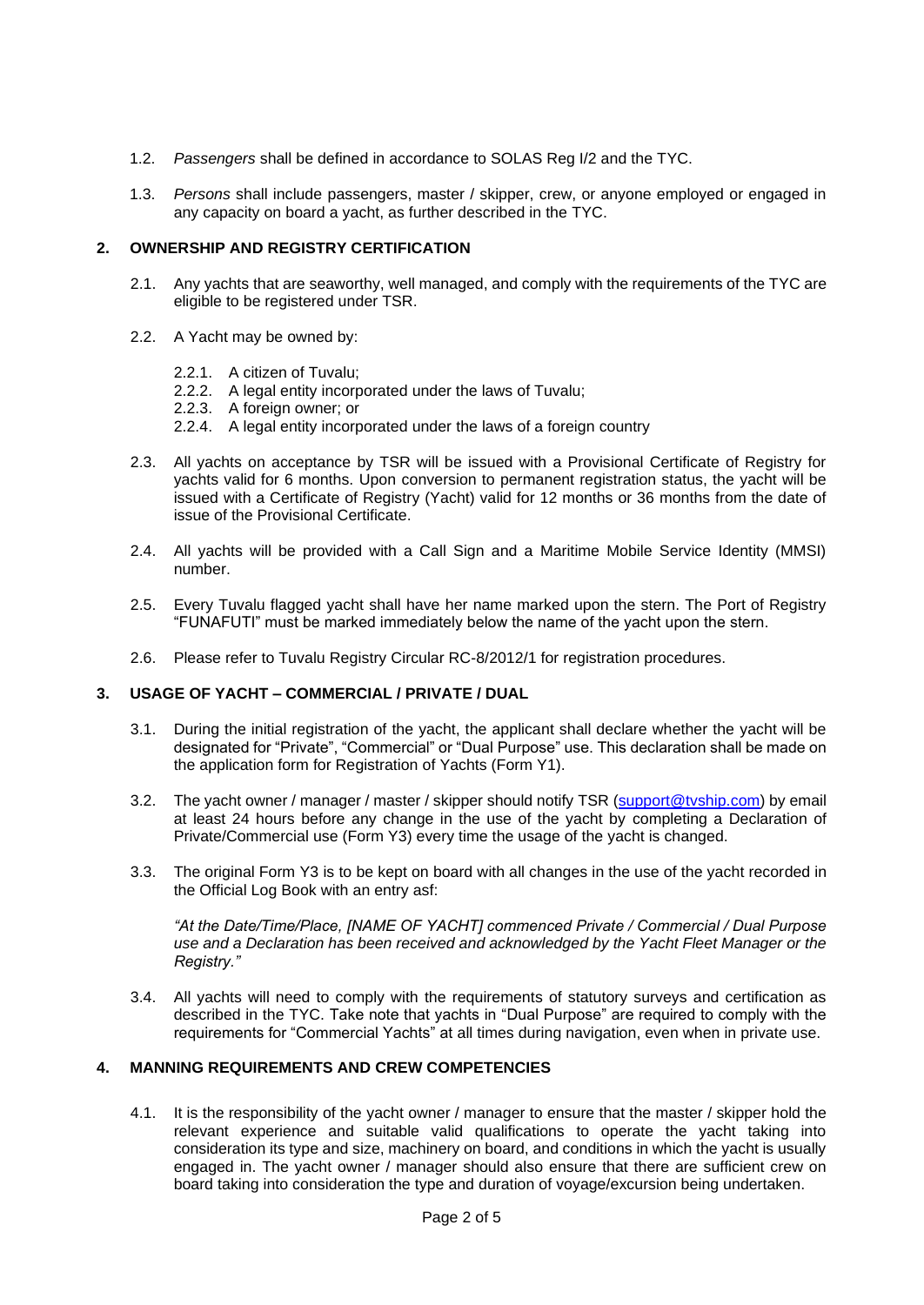- 4.2. Minimum Safe Manning Certificate
	- 4.2.1. All "Commercial" and "Dual Purpose" use yachts are required to carry a Minimum Safe Manning Certificate (MSMC).
	- 4.2.2. Private yachts are not required to carry a MSMC but may apply for one voluntary at an applicable fee through the use of Form Y2 or online.
- 4.3. The owners / managers are to refer to the TYC for guidance on appropriate manning levels reproduced here in ANNEX I.
- 4.4. All crew employed on board the yacht should be medically fit and hold a valid medical fitness certificate issued by a competent authority – please refer to Tuvalu Marine Guidance MG-2/2012/1.
- 4.5. All crew employed on board the yacht should have completed the basic STCW courses listed below:
	- Personal Survival Techniques
	- **Fire Prevention and Fire Fighting**
	- **Elementary First Aid**
	- Personal Safety and Social Responsibility
	- Proficiency in Security Awareness
- 4.6. At least 1 officer/crew must hold the relevant Radio Operator qualification appropriate to the radio equipment on board.
- 4.7. Yachts operating in near coastal areas from ports outside of Tuvalu are required to comply with the manning requirements of that Coastal State.
- 4.8. All Officers working on "Commercial" or "Dual Purpose" use yachts are required to hold crew endorsements issued by TSR in accordance with Regulation I/10 of the STCW, as amended. Please refer to Tuvalu Registry Circular RC-5/2012/1. Officers on "Private Yacht" vessels may apply for crew endorsements voluntarily. Fees apply for the issuance of crew endorsements.

#### **5. SAFETY BRIEFING**

- 5.1. Before the commencement of any voyage, the master / skipper of all yachts regardless of use shall ensure that all persons on board are briefed, as a minimum, on the stowage and use of personal safety equipment such as lifejackets, thermal protective aids and lifebuoys, and the procedures to be followed in cases of emergency.
- 5.2. The master / skipper should also brief at least one other person who will be sailing on the voyage with regards to the following:
	- 5.2.1. Location of life rafts and the method of launching;
	- 5.2.2. Procedures for the recovery of a person from the sea;
	- 5.2.3. Location and use of pyrotechnics;
	- 5.2.4. Procedures and operation of radios carried on board;
	- 5.2.5. Location of navigation and other light switches;
	- 5.2.6. Location and use of firefighting equipment;
	- 5.2.7. Method of starting, stopping, and controlling the main engine; and
	- 5.2.8. Method of navigating to a suitable port of refuge.

## **6. SURVEY REQUIREMENTS**

6.1. TSR authorises and delegates the functions of statutory surveys, plan approvals / reviews, and issuance of non-convention statutory certificates to the following Recognized Organizations (ROs):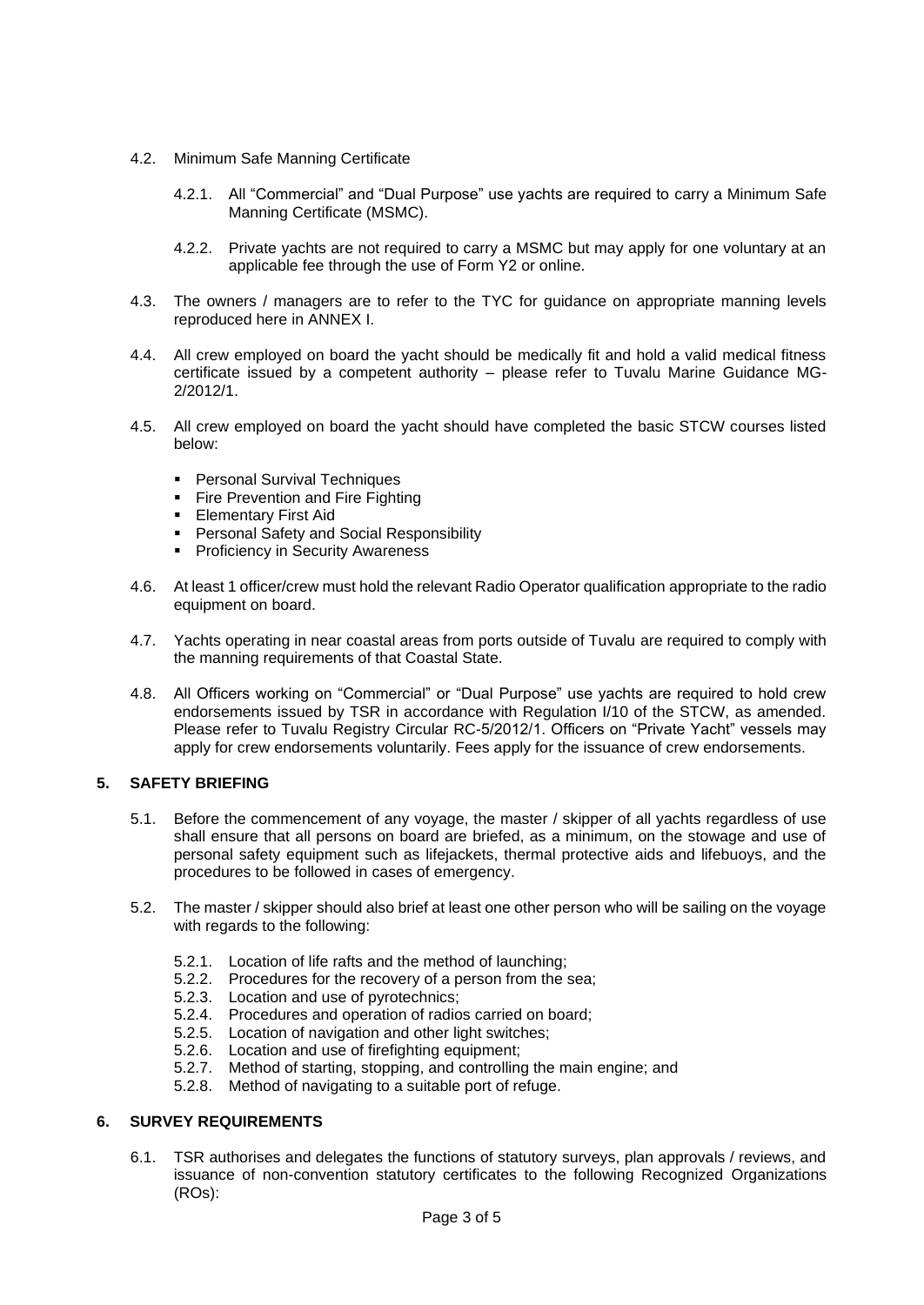- 6.1.1. American Bureau of Shipping (ABS)
- 6.1.2. Bureau Veritas (BV)
- 6.1.3. DNV-GL (DNV GL)
- 6.1.4. Indian Register of Shipping (IRS)
- 6.1.5. International Ship Classification (ISC)
- 6.1.6. Korean Register of Shipping (KRS)
- 6.1.7. Lloyd's Register (LR)
- 6.1.8. Nippon Kaiji Kyokai (NK)
- 6.1.9. Polish Register of Shipping (PRS)
- 6.1.10. Registro Italiano Navale (RINA)
- 6.1.11. Russian Maritime Register of Shipping (RS)
- 6.2. Yachts that are engaged in "Commercial" and "Dual Purpose" use are required to follow the survey and certification requirements of the TYC.
- 6.3. Yachts in "Private" use also need to comply with the sections of the TYC that are relevant to their length, tonnage and cruising areas.

## **7. CERTIFICATES TO BE CARRIED ON BOARD**

| <b>Certificate/Document</b>                   | <b>Criteria</b> | <b>Yacht status</b> |            | <b>Issued by</b> |
|-----------------------------------------------|-----------------|---------------------|------------|------------------|
|                                               |                 | <b>Private</b>      | Commercial |                  |
| Certificate Of Registry (Yacht)               |                 | All                 | All        | <b>TSR</b>       |
| Ship Radio Station Licence                    |                 | On request          | All        | <b>TSR</b>       |
| Minimum Safe Manning                          |                 | On application      | All        | <b>TSR</b>       |
| Official Log Book                             |                 | All                 | All        | <b>TSR</b>       |
| Continuous Synopsis Record                    | > 500 GT        |                     | All        | <b>TSR</b>       |
| Tonnage Certificate                           |                 | All                 | All        | <b>RO</b>        |
| Safety Equipment Certificate                  |                 | All                 | All        | <b>RO</b>        |
| International Load Line Certificate           | $= or > 24 m$   |                     | All        | <b>RO</b>        |
| Ship Safety Radio Certificate                 | > 300 GT        |                     | All        | <b>RO</b>        |
| Ship Safety Construction Certificate          | $> 500$ GT      |                     | All        | <b>RO</b>        |
| ISM- Document of Compliance                   | > 500 GT        |                     | All        | <b>RO</b>        |
| ISM- Safety Management Certificate            | $> 500$ GT      | ä,                  | All        | <b>RO</b>        |
| ISPS- International Ship Security Certificate | $> 500$ GT      |                     | All        | <b>RO</b>        |
| International Oil Pollution Prevention        | > 400 GT        | All                 | All        | <b>RO</b>        |
| International Sewage Pollution Prevention*    | > 400 GT        | All                 | All        | <b>RO</b>        |
| International Air Pollution Prevention        | > 400 GT        | All                 | All        | <b>RO</b>        |
| International Anti-fouling System Certificate | > 400 GT        | All                 | All        | <b>RO</b>        |
| Garbage Management Plan and Record Book*      | > 400 GT        | All                 | All        | Ship             |
| <b>LRIT Test report</b>                       | > 300 GT        |                     | All        | <b>ASP</b>       |
| <b>Bunker Convention Certificate</b>          | > 1000 GT       | All                 | All        | <b>TSR</b>       |
| Certificate of Class                          |                 | Recommended         | All        | Class            |
| <b>P&amp;I and H&amp;M Insurance Cover</b>    |                 | Recommended         | All        | Insurers         |
| Maritime Labour Convention                    |                 |                     | All        | <b>RO</b>        |

**Note:** *\* Certificate applies to yachts more than 400GT or more than 15 persons on board.*